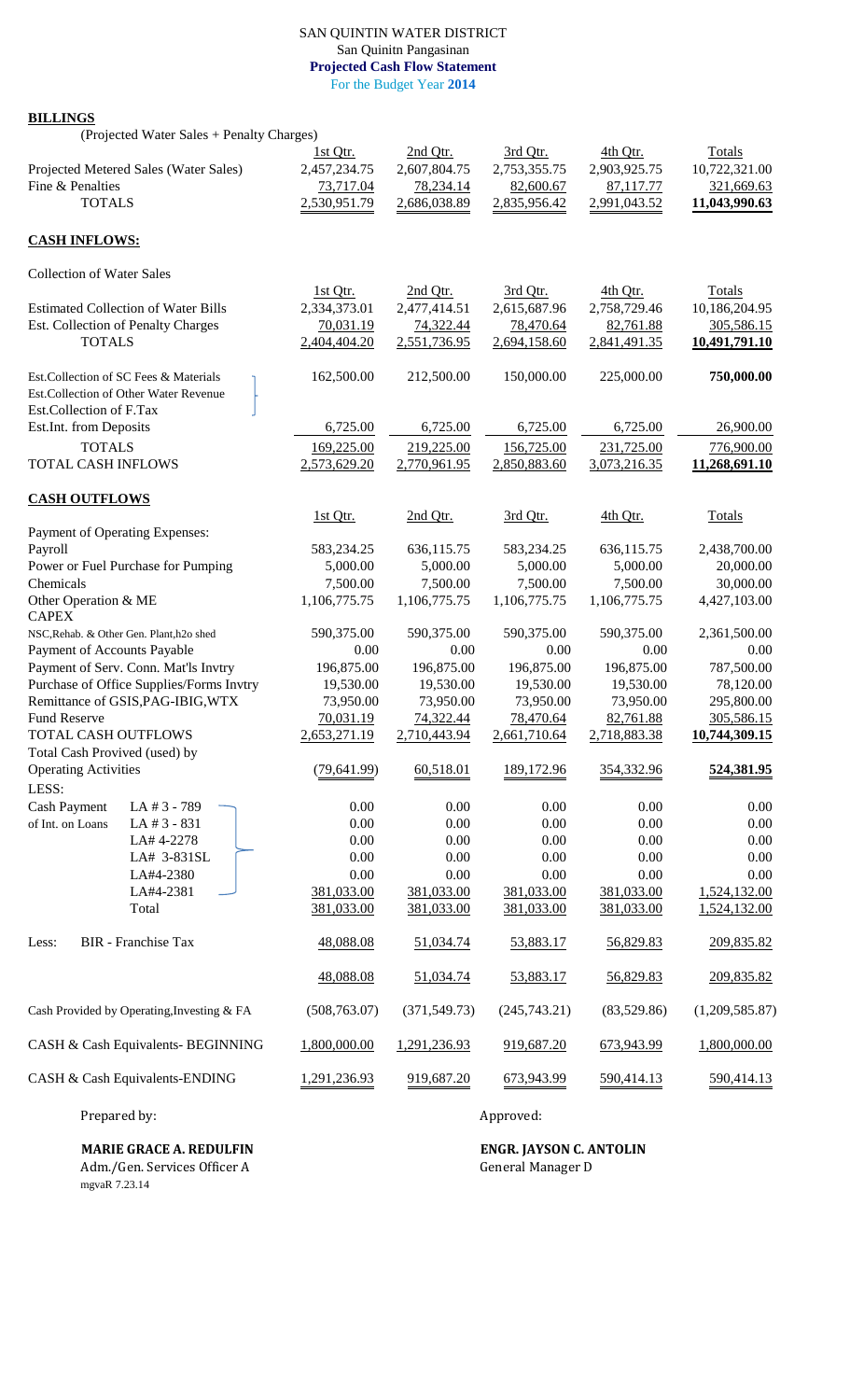## 2014

| <b>PAYROLL</b>          |                                            |                                               |                            |                                           |                                                                                  |
|-------------------------|--------------------------------------------|-----------------------------------------------|----------------------------|-------------------------------------------|----------------------------------------------------------------------------------|
| 701<br>706              | 2,008,700.00<br>430,000.00<br>2,438,700.00 | 105,763.00<br>105,763.00<br>2.00<br>52,881.50 | 1,902,937.00<br>430,000.00 | $\overline{\mathbf{4}}$<br>$\overline{4}$ | 475,734.25<br>107,500.00<br>583,234.25 1st & 3rd qtr<br>636,115.75 2nd & 4th qtr |
| 792-07                  | 20,000.00<br>$\overline{4}$<br>5,000.00    |                                               |                            |                                           |                                                                                  |
| 792-09                  | 30,000.00<br>4.00<br>7,500.00              |                                               |                            |                                           |                                                                                  |
| 751                     | 78,120.00<br>4.00<br>19,530.00             |                                               |                            |                                           |                                                                                  |
| 721                     | 241,500.00                                 |                                               |                            |                                           |                                                                                  |
| 722                     | 12,000.00                                  |                                               |                            |                                           |                                                                                  |
| 723                     | 22,200.00                                  |                                               |                            |                                           |                                                                                  |
| 724                     | 20,100.00                                  |                                               |                            |                                           |                                                                                  |
|                         | 295,800.00                                 |                                               |                            |                                           |                                                                                  |
|                         | $\overline{4}$                             |                                               |                            |                                           |                                                                                  |
|                         | 73,950.00                                  |                                               |                            |                                           |                                                                                  |
| <b>TOTAL O &amp; ME</b> |                                            |                                               |                            |                                           |                                                                                  |
|                         | 8,813,855.00                               |                                               |                            |                                           |                                                                                  |
|                         | 2,438,700.00<br>0000000                    |                                               |                            |                                           |                                                                                  |

| Other O & ME | 1.106.775.75 |
|--------------|--------------|
|              |              |
|              | 4,427,103.00 |
|              | 1,524,132.00 |
|              | 295,800.00   |
|              | 78,120.00    |
|              | 30,000.00    |
|              | 20,000.00    |
|              | 2,438,700.00 |